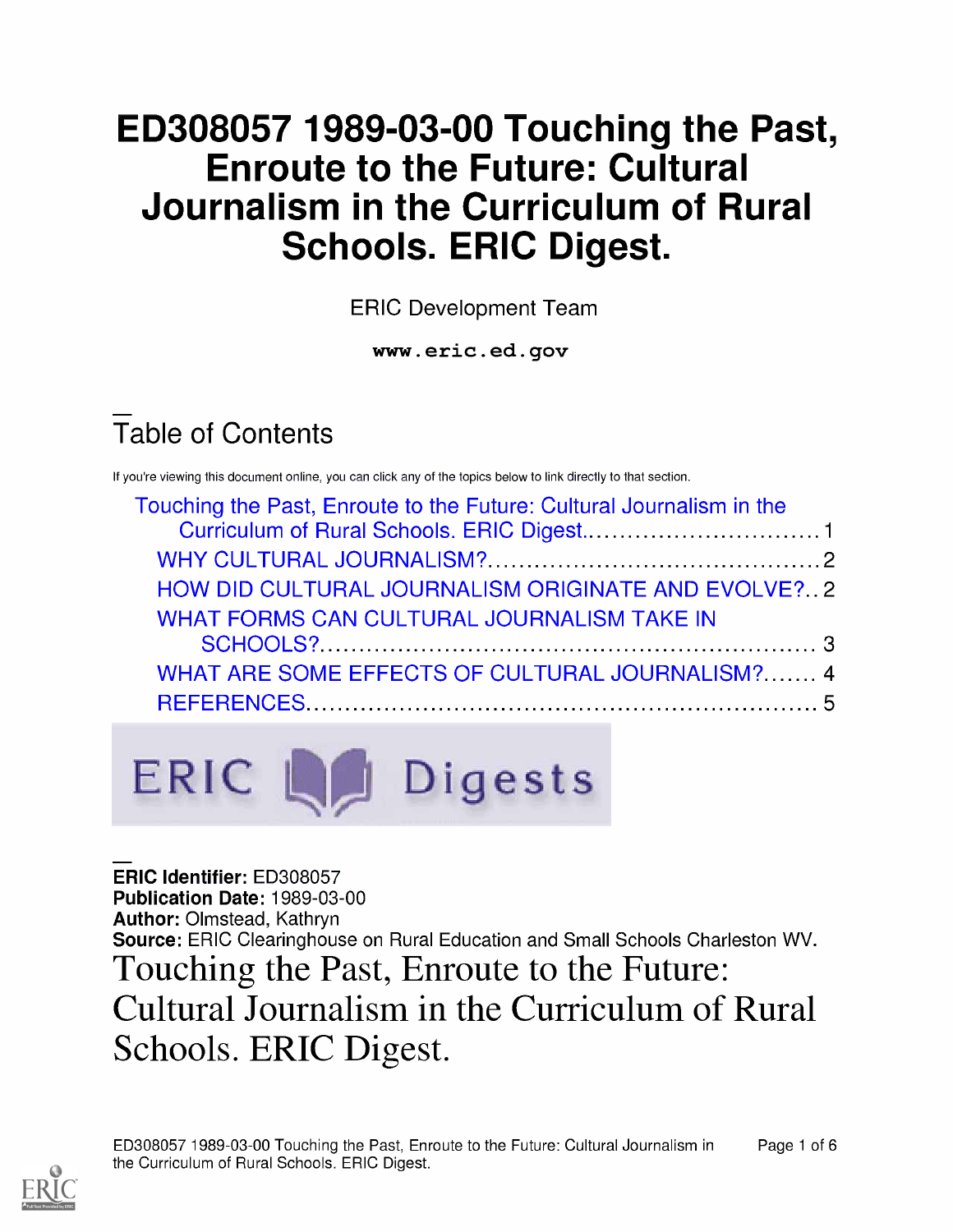#### THIS DIGEST WAS CREATED BY ERIC, THE EDUCATIONAL RESOURCES INFORMATION CENTER. FOR MORE INFORMATION ABOUT ERIC, CONTACT ACCESS ERIC 1-800-LET-ERIC

WHAT IS CULTURAL JOURNALISM? A growing number of publications today identify the significance of cultural heritage in our lives. Perhaps their concern is for vanishing traditions, skills, or views of the world. Perhaps their concern is more for where modern humans, both as individuals and collective beings, are headed. Most likely, understanding our cultural heritage addresses both concerns. In any case, concern for these issues is widespread. For example: The Christian Science Monitor routinely augments world news with articles that examine the diverse cultures touched on by the news. In a new book, correspondent Nicholas Daniloff writes of his Russian heritage and compares his experiences as a prisoner in the USSR to those of his great-great-grandfather. Around the nation, magazines inspired by Foxfire combine the techniques of oral history and photography to portray cultures that are unique and values that are universal. All of these publications use cultural journalism. In cultural journalism authors chronicle the traditional skills and values of many different groups, defined perhaps by ethnic origin, occupation, or environment (as, for example, people living in remote rural or wilderness areas). Whether in community-based publications for specific audiences or in widely circulated books, newspapers, and magazines, cultural journalists examine the ways of living that make a region or cultural group unique. Perhaps most significantly, cultural journalists are apt to find in their examinations ideas relevant to the present and the future.

## WHY CULTURAL JOURNALISM?

As the world grows smaller, the mutual understanding of diverse groups of people becomes more important to peace and cooperation. Cultural journalism is a vehicle to promote such understanding. Eliot Wigginton (1985, p. 75) asks, "If [students] could be brought to a genuine understanding of their own culture and race and background, would they then be in a position to be more curious about--and understanding and sympathetic toward--other races and cultures and backgrounds?"

Wigginton clearly believes this is the case. As a microcosm of world cultures, the United States is a unique resource for cultural journalists who can begin with their own families and communities to interpret the significance of the diverse origins of cultures and peoples.

#### HOW DID CULTURAL JOURNALISM ORIGINATE AND EVOLVE?

Even though the process is not new, the term--cultural journalism-- was first used to describe publications inspired by FOXFIRE, a quarterly magazine produced by high school students in rural Georgia (Wood, 1975).

Conceived in 1966 by teacher Eliot Wigginton, FOXFIRE became a diversified project,

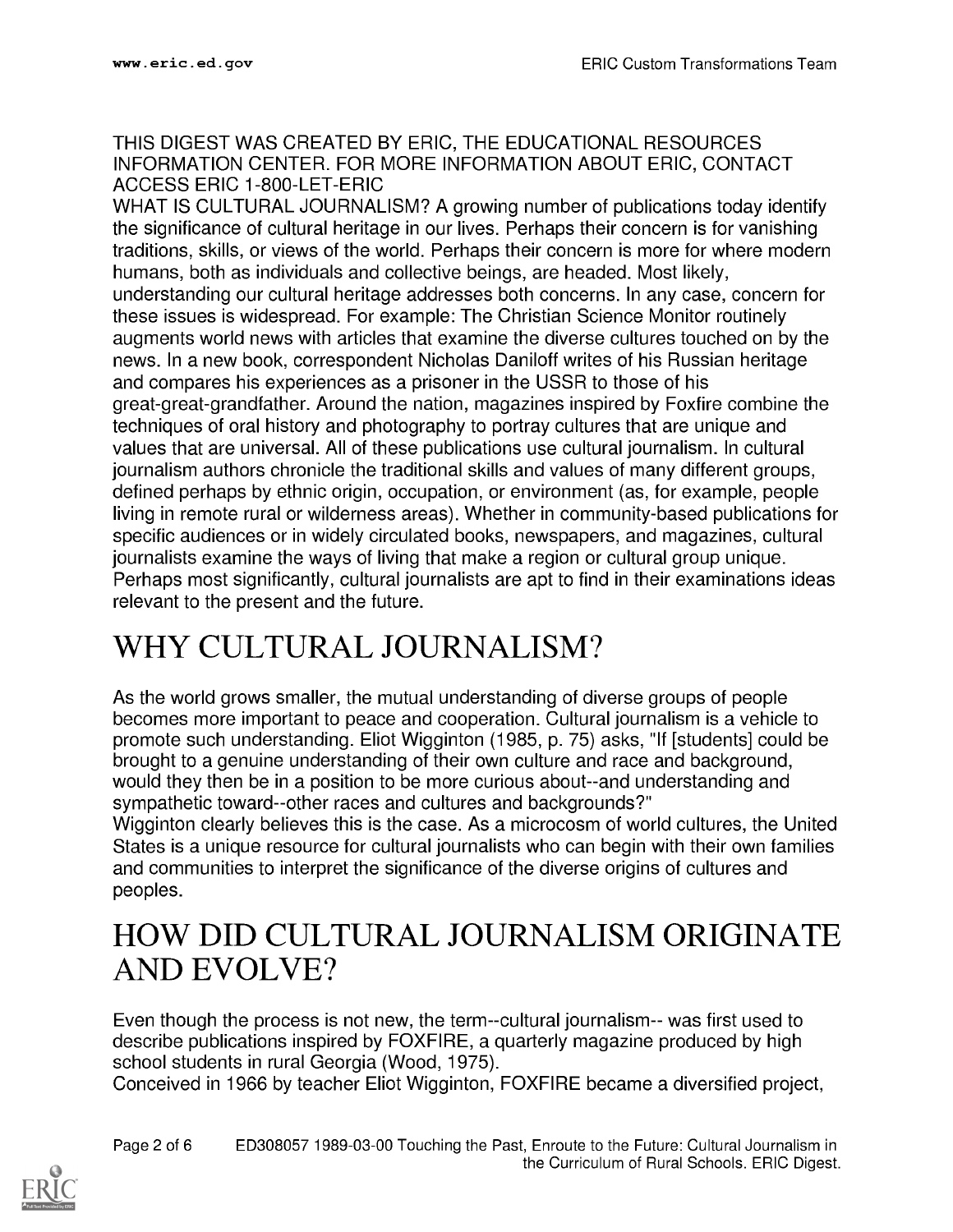rooted in a magazine that publishes interviews with older people in the community. The project began as a way to breathe life into the language arts curriculum but--in addition to teaching the skills of interviewing, writing, and editing--has taught photography, design, and business management. As FOXFIRE revealed more and more about traditional music, food, medicine, religion, farming, folklore, and rural skills, Rabun County High School added courses about the cultural heritage of the region to the curriculum, funded in part, by Foxfire, Inc.

Foxfire achieved national circulation late in the 1960s, and teachers throughout the nation--and even outside it--adapted the concept embodied by the magazine to their own students and communities. More than 150 publications had begun by 1979 (Durst, 1980). These student publications have shown what it means to be Puerto Rican in New York City, Black in Texas, Inuit in Alaska, Navajo in New Mexico, French in Louisiana; what it means to live in a village or a city, in a community of fishing or of mining families, or to live on the Great Plains or on the ocean coast. Student-produced publications continue in at least 109 schools (Bennett, 1988), and similar projects exist outside the schools as well. A park historian and historical society president published a pictorial history of the Smoky Mountains (Trout & Watson, 1985) and the annual ISLAND JOURNAL, published in Maine, portrays the essence and traditions of island life. Even in the mass media, articles and broadcasts have increasingly documented the influence of culture on relationships between countries as well as on groups within countries. Perhaps the efforts of students' cultural journalism has had an influence.

#### WHAT FORMS CAN CULTURAL JOURNALISM TAKE IN SCHOOLS?

Cultural journalism can be produced in schools in a variety of forms: courses, magazines, newspapers, anthologies, and various nonprint forms. Courses. School cultural journalism can be a separate course, a component of an existing course (typically English or Social Studies). It can encompass a curriculum of several courses and extracurricular activities as well. The direction and duration usually depends on the projects' teachers and advisors. MAGAZINES. Most student projects produce magazines similar to Foxfire. They contain articles, photographs, and drawings based on taped interviews. Formats include 8 1/2" x 11", 7" x 10", and 6" x 9" page sizes. Typesetting may be done by school graphic arts classes or professionals. Frequency of publication varies. Newspapers. Some schools create a tabloid publication (for example, MOSAIC). The advantage of this format is that it can be produced as an independently circulated publication or as a supplement inserted in a commercial newspaper. Anthologies. Semester- or year-long cultural journalism courses generally have one publication as a product. Magazines published periodically also have compiled articles into hardbound and paperback books (for example, Wigginton & Bennett, 1986; Wood, 1988). Beyond Print. Videos, tapes, records, radio, and television all have been used by cultural journalism students to convey their messages. In addition, students have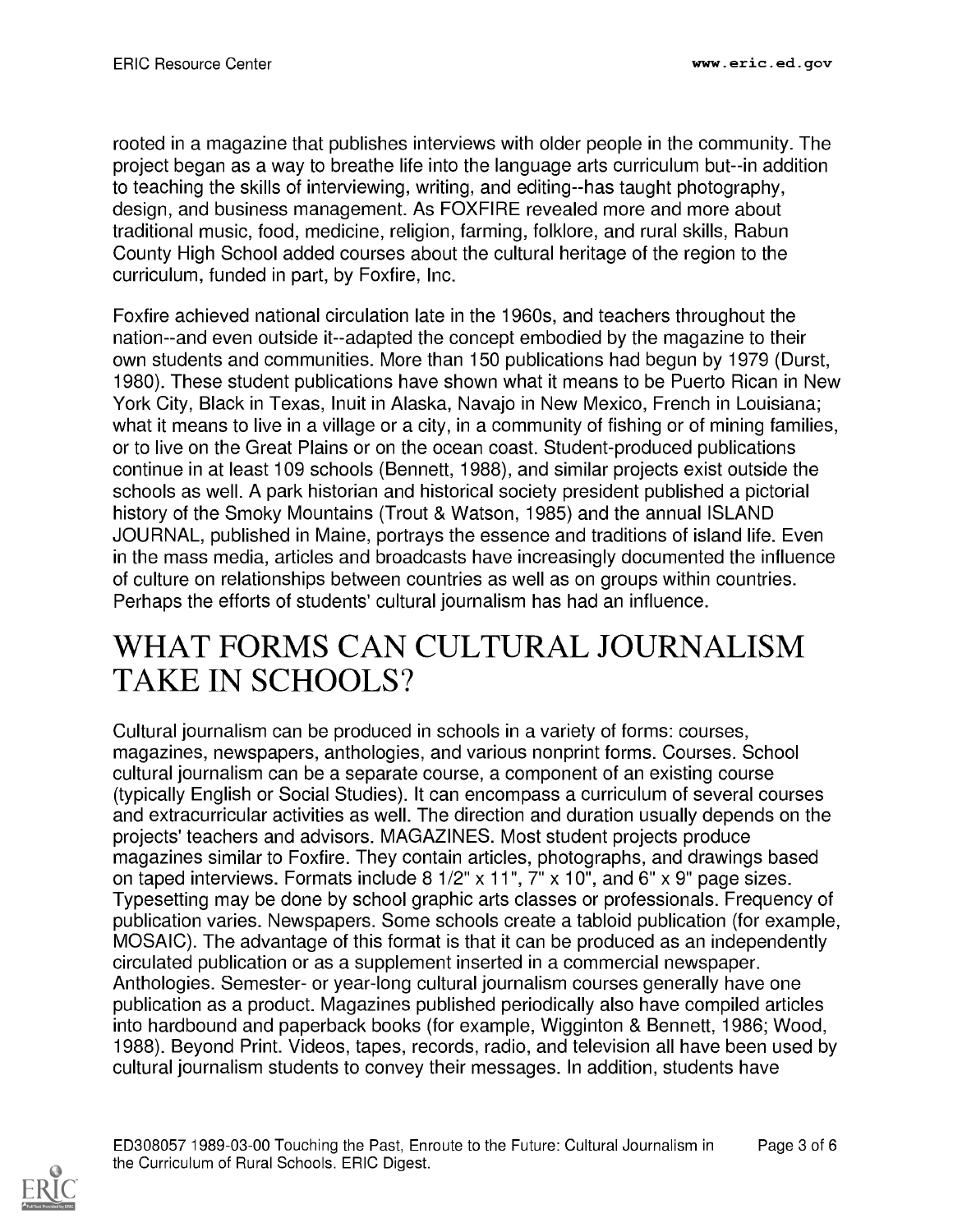learned and taught folk dances, developed the art of story-telling, and gathered for conferences on cultural journalism. WHAT IS THE SCOPE OF CULTURAL JOURNALISM?

Age. School projects have been effective at all levels, from fourth grade through college. Teachers of even younger students have also been adapting the methods of cultural journalism to their classrooms. Community groups, like historical societies, also include all ages in cultural journalism projects, and older people are often active in these projects. Audience. Cultural journalism may be community-based, prepared by and for members of a community; or it may portray a culture for a general audience. Publications sometimes, like FOXFIRE, develop a national appeal and circulation from an original base in a local community. Subject. Projects range from individual family histories written by elementary school students to an eight-state study by 23 researchers on one-room frontier schools in the Plains states (Rankin, 1981). Projects focus on schools, towns, communities, native tribes, ethnic and national groups, entire states, multi-state regions, and regions within a state.

#### WHAT ARE SOME EFFECTS OF CULTURAL JOURNALISM?

Producing a magazine provides a practical, tangible reason for students to do academic work. Because, under skilled leadership, students enjoy the difficult work of producing a publication, they take seriously the task of using language effectively and correctly (Wood, 1975). Cultural journalism also has been used with similar effect in social studies, history, business, graphic arts, and subjects in the elementary curriculum as well.

Some teachers, like Wigginton, however, claim that the process of cultural journalism is its educationally most important feature. This view might be called "progressive" in accord with John Dewey's use of the term (see, for example, Wigginton, 1985). In this view, the interaction of students with people in the community and with each other to produce tangible evidence of their experience together teaches students the most important lessons (thereby enhancing, not diminishing, the importance of the skills they learn). It involves many people--young and old together--in an affirmation of community and common purpose.

Cultural journalism, then, can help nurture the mutual appreciation of schools and communities (Howard, 1981). The publications of cultural journalism often become sources of pride and identity for the communities they describe. Interaction between students and their sources creates understanding that bridges generations and, in a larger sense, different cultures. Whether produced by students or by adults, by amateurs or professionals, cultural journalism tries to capture in sufficient detail meaningful characteristics of a past that might otherwise be lost.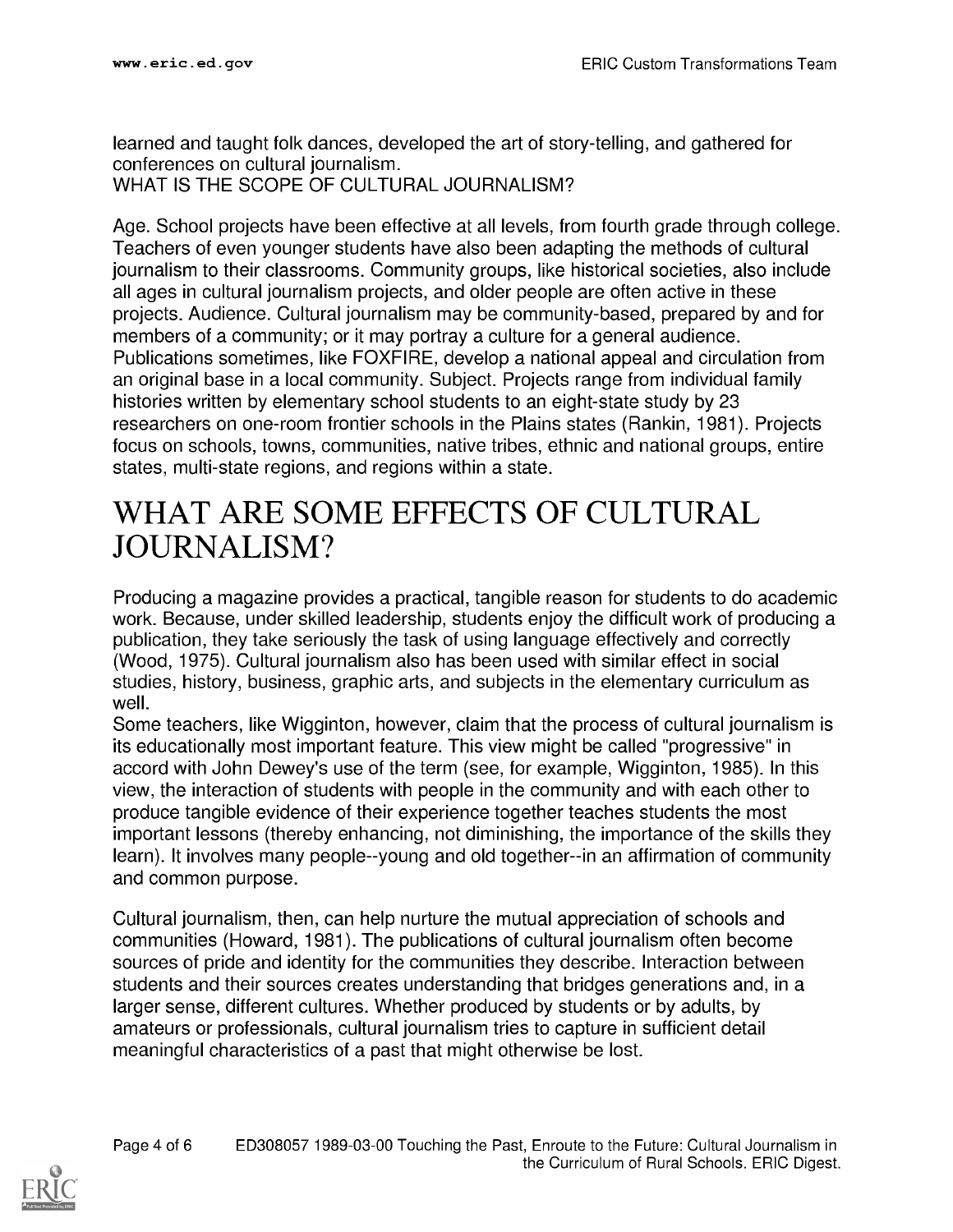## REFERENCES

Bennett, M. (Ed.). (1988). Updated list of magazine projects. HANDS ON: A JOURNAL FOR TEACHERS, (31), 90-96.

Durst, M. (1980). A look back: The history of the cultural journalism movement. JOURNAL OF EXPERIENTIAL EDUCATION, 3(1), 40-42.

Howard, L. (1981). JOURNALISM IN THE COMMUNITY CLASSROOM: A CURRICULUM MODEL FOR CULTURAL JOURNALISM IN OKLAHOMA. Unpublished master's thesis, University of Oklahoma, Norman, OK. (ERIC Document Reproduction Service No. ED 213 018)

Rankin, D. (1981). COUNTRY SCHOOL LEGACY: HUMANITIES ON THE FRONTIER. SILT, CO: Mountain Plains Library Association. (ERIC Document Reproduction Service No. ED 211 243)

Singer, K. (Ed.). (1988). MOSAIC: MY GRANDMOTHER'S STORIES ARE MY OWN. South Boston, MA: Mosaic.

Trout, E., & Watson, 0. (Eds.). (1985). A PIECE OF THE SMOKIES. Maryville, TN: Smoky Mountain Historical Society.

Wigginton, E., & Bennett, M. (Eds.). (1986). FOXFIRE 9. New York: Anchor.

Wigginton, E. (1985). SOMETIMES A SHINING MOMENT. New York: Anchor.

Wood, P. (1975). YOU AND AUNT ARIE: A GUIDE TO CULTURAL JOURNALISM BASED ON FOXFIRE AND ITS DESCENDANTS. Washington, DC: Institutional Development and Economic Affairs Service. (ERIC Document Reproduction Service No. ED 120 090) Cultural Journalism Publications Cited Above:

SALT is published in Kennebunkport, Maine, by Salt, Inc., and edited by P. Wood.

ISLAND JOURNAL is published in Rockland, Maine, by the Island Institute, and edited by P. Conkling. Prepared by Kathryn Olmstead, assistant professor of journalism, University of Maine, Orono, ME.

This publication was prepared with funding from the U.S. Department of Education, Office of Educational Research and Improvement, under contract no. RI-88-062016. The opinions expressed herein do not necessarily reflect the positions or policies of the Office of Educational Research and Improvement or the Department of Education.

The ERIC Clearinghouse on Rural Education and Small Schools is operated by the Appalachia Educational Laboratory (AEL), Inc. AEL serves as the regional Educational Laboratory for Kentucky, Tennessee, Virginia, and West Virginia. AEL is an Affirmative